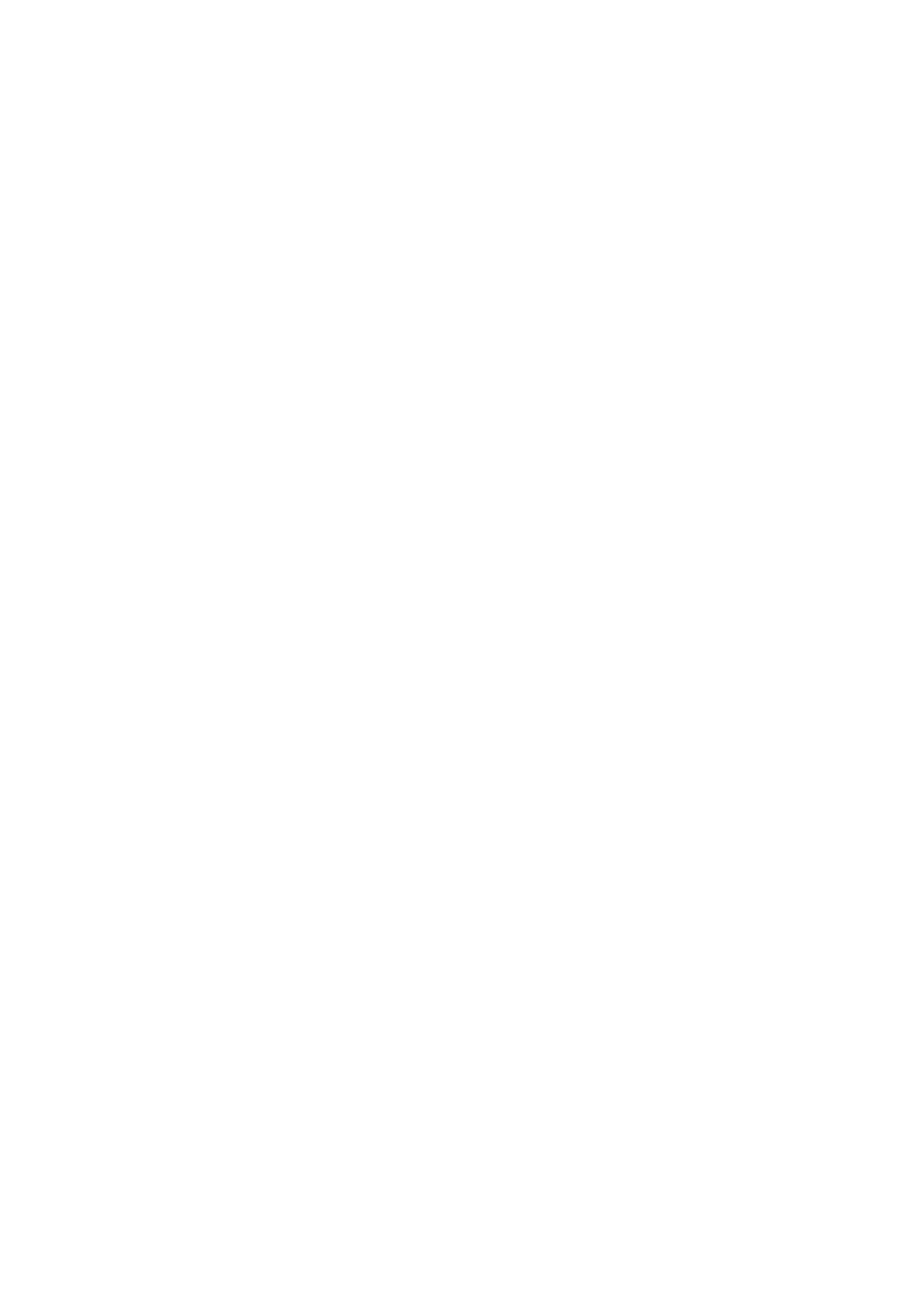# EFFAS Principles of Ethical Conduct

#### Integrity **Oualification** Communication

## Preamble

Professional associations of investment professionals<sup>1)</sup> fulfil a number of important functions in the capital markets: on the basis of high quality training and qualification models, as well as of widely accepted codes of professional conduct, our organisations can build on solid foundation of ethical behaviour, competence and technical skills in financial markets. A central goal of EFFAS is to promote the development and dissemination of such international professional standards in order to contribute towards the highest level of quality in the professional practice of investment professionals.

Investment professionals are key to the knowledge-based finance industry: their competence and their capacity to combine the latest global financial knowledge with local expertise generate added value for financial markets. But investment knowledge and skills alone are not enough.

We are convinced that every investment professional is defined by two main features: first, professional qualification and second, professional integrity. Skills and ethics are the two dimensions by which every investment professional should be measured. After all, potential investors must be able to trust the integrated European financial market and its major actors.

Therefore EFFAS is promoting the development and dissemination of an international Code of Ethics and Professional Conduct.

The EFFAS Principles consist of Fundamental Principles which lay down fundamental ethical behaviour for investment professionals, and Specific Key Principles, which apply these Fundamental Prin-

1) For the purpose of these Principles, 'Investment professionals' are individuals who evaluate or use financial, economic, statistical and other relevant non-financial data as part of the professional practice of financial analysis, investment management, portfolio management, wealth management, risk management, investment research, investment advice, investment counselling, or other similar professions.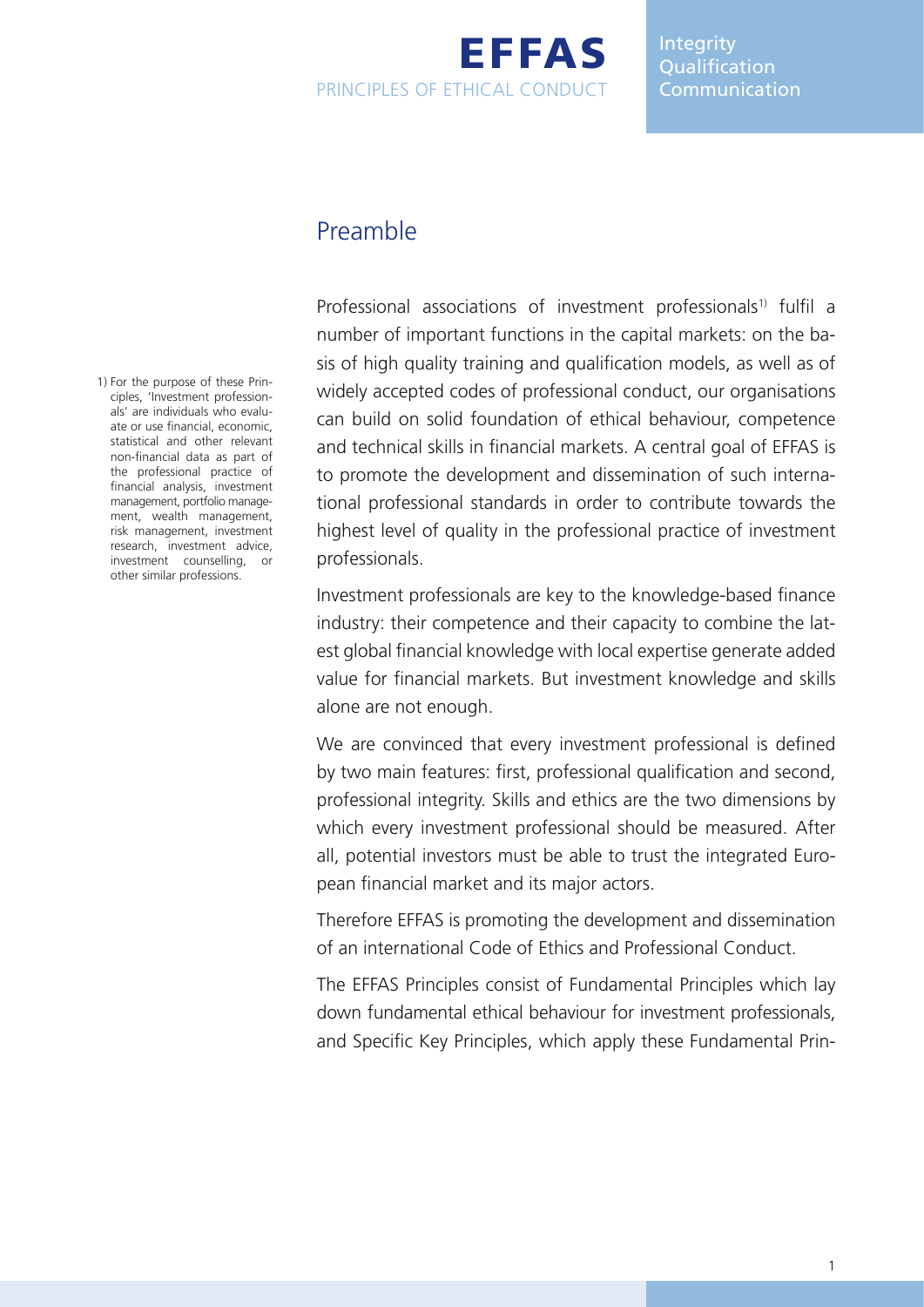Integrity **Qualification** Communication

ciples to investment professionals' activities. Lastly, Key Recommendations have been defined as standards which each national association is recommended to adopt so as to give effect to each Specific Key Principle.

EFFAS

Principles of Ethical Conduct

The EFFAS Principles seek to ensure the highest ethical conduct of investment professionals. Primarily, these principles are directed at investment professionals who are members of EFFAS national member societies, but they also aim at setting standards for everyone in the profession, thus contributing to the integrity of global capital markets as a whole.

The national societies of financial analysts are best equipped to provide their members and any members of the profession with the necessary skills to operate in financial markets successfully. The diversity of national and regional approaches taught in different societies is aimed at enriching the profession and creating a crossfertilisation of ideas; while the approach to ethical conduct tends to become standard across all nations and across all markets, a number of details still remain subject to local laws and customs.<sup>2)</sup>

No Code of Ethics can adequately cover all possible cases of ethical choice that will confront investment professionals during a whole career: in many cases, principles may clash; in others, situations that could not have been envisaged will occur. In the final case EFFAS exhorts all national member societies to arbitrate in cases of ethical ambiguity that are brought to their attention, and unhesitatingly to consult with EFFAS colleagues if needs be.

2) The European regulatory environment has largely influenced the design of the EFFAS Principles, although there are commonalities with the ACIIA Principles of Ethical Conduct, released by the ACIIA, Association of Certified International Investment Analysts, in 2005.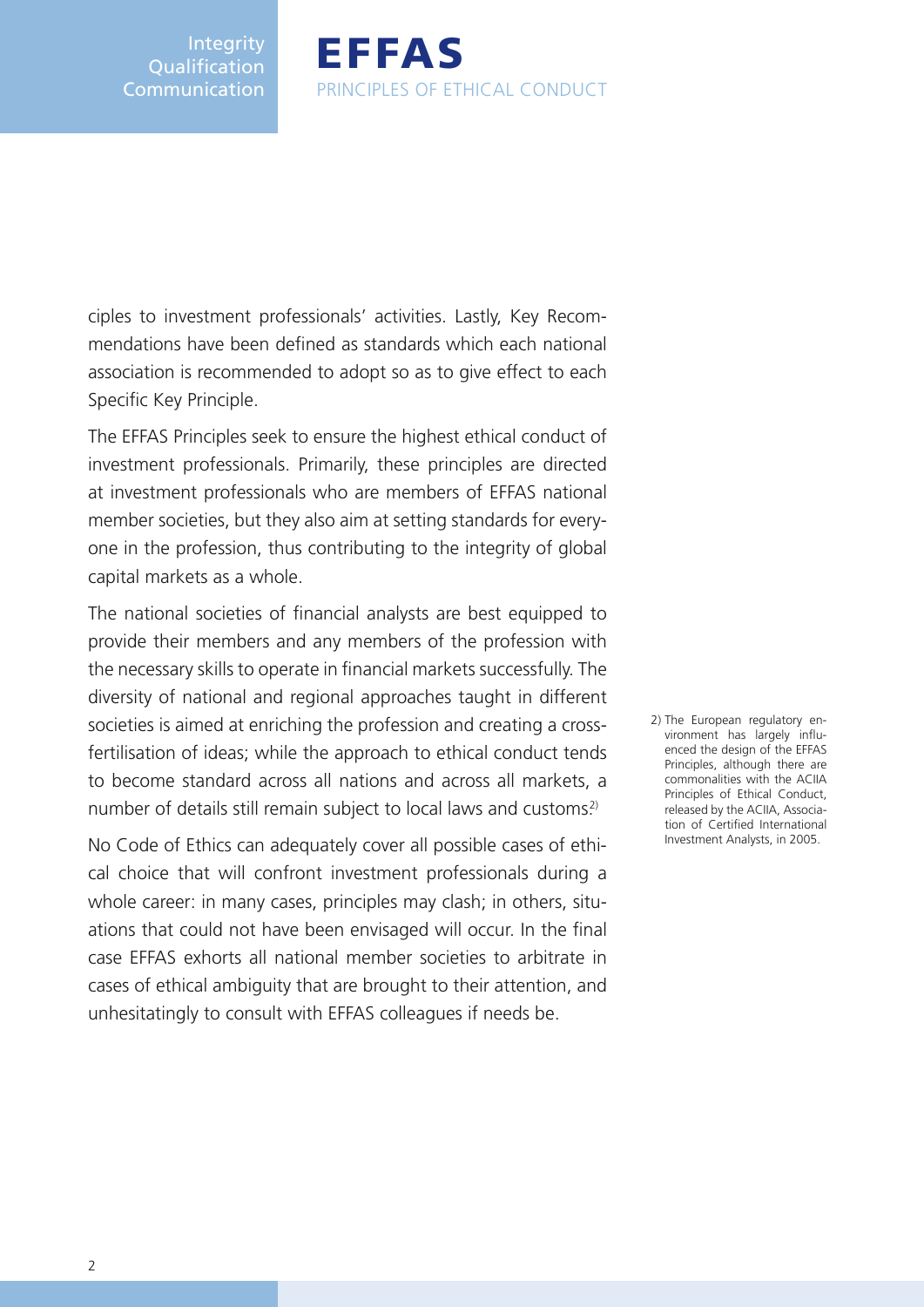EFFAS Principles of Ethical Conduct

Integrity **Oualification Communication** 

# A. Fundamental Principles

#### **1. Standards**

In all of their professional activities investment professionals shall observe the highest standards of honesty, integrity, and fairness and perform their duties with all due care and diligence.

#### **2. Interests of Clients**

When acting in their professional capacity, investment professionals shall always act in the best interests of their clients and prospective clients, and place the interests of clients and prospective clients before their own or that of their employers.

#### **3. Independence and Objectivity**

Investment professionals shall take reasonable care to maintain independence and objectivity and to make fair judgments when performing their professional activities.

#### **4. Professional Competence**

Investment professionals shall continuously strive to maintain and improve their professional competence.

#### **5. Required Knowledge and Compliance**

Investment professionals shall maintain knowledge of, and comply with all applicable laws, rules, regulations, and the codes of ethics and standards of professional conduct of national or regional associations, and shall not consciously partake in any violation thereof.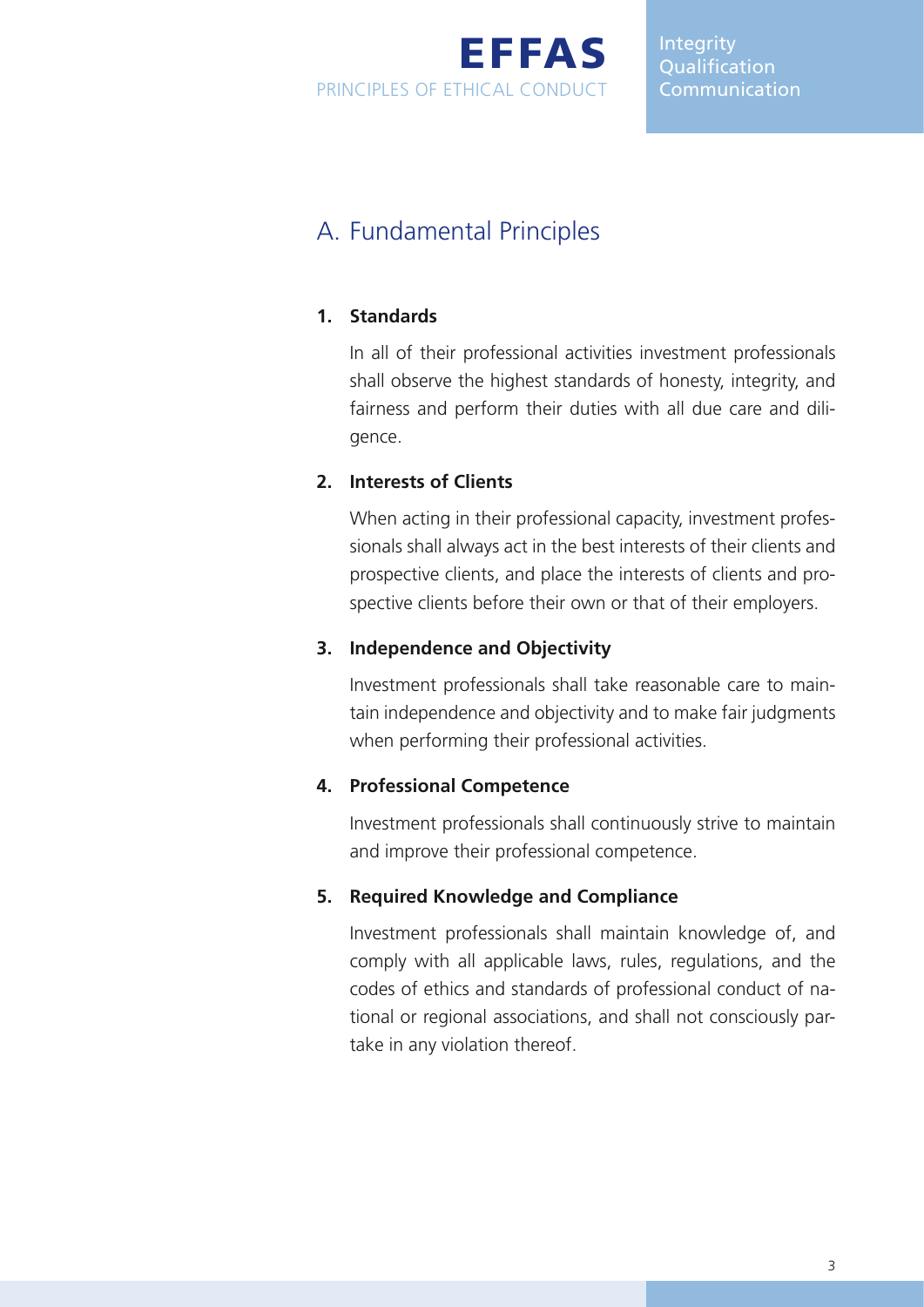**Integrity Oualification Communication**  EFFAS Principles of Ethical Conduct

# B. Specific Key Principles

#### **1. Reasonable Basis and Fair Representation**

**Principle:** Investment professionals shall present to their clients and prospective clients research, recommendations and investment performance fairly, accurately, and completely, to a professional standard of comparability.

#### **Key recommendations:**

- a. Investment professionals shall have a reasonable basis for their investment research, recommendations, and investment management, supported by thorough and diligent research and analysis.
- b. Investment professionals shall clearly distinguish facts and opinions; forecasts shall be labelled as such.
- c. Investment professionals shall disclose the basic principles and methods used for analysis and management, and any material changes to them; all material facts and risk factors shall be fully disclosed.
- d. When using material prepared by others, investment professionals shall cite the source.
- e. Investment professionals shall maintain appropriate records to support their investment research and other professional activities.
- f. Investment professionals, whilst in the possession of inside information relating to issuers of financial instruments or to financial instruments, shall not trade on, or communicate to others, such information, until it is made public.
- g. Investment professionals shall always act fairly and to the highest standards of the profession in their duty to act in the best interest of the client when handling orders.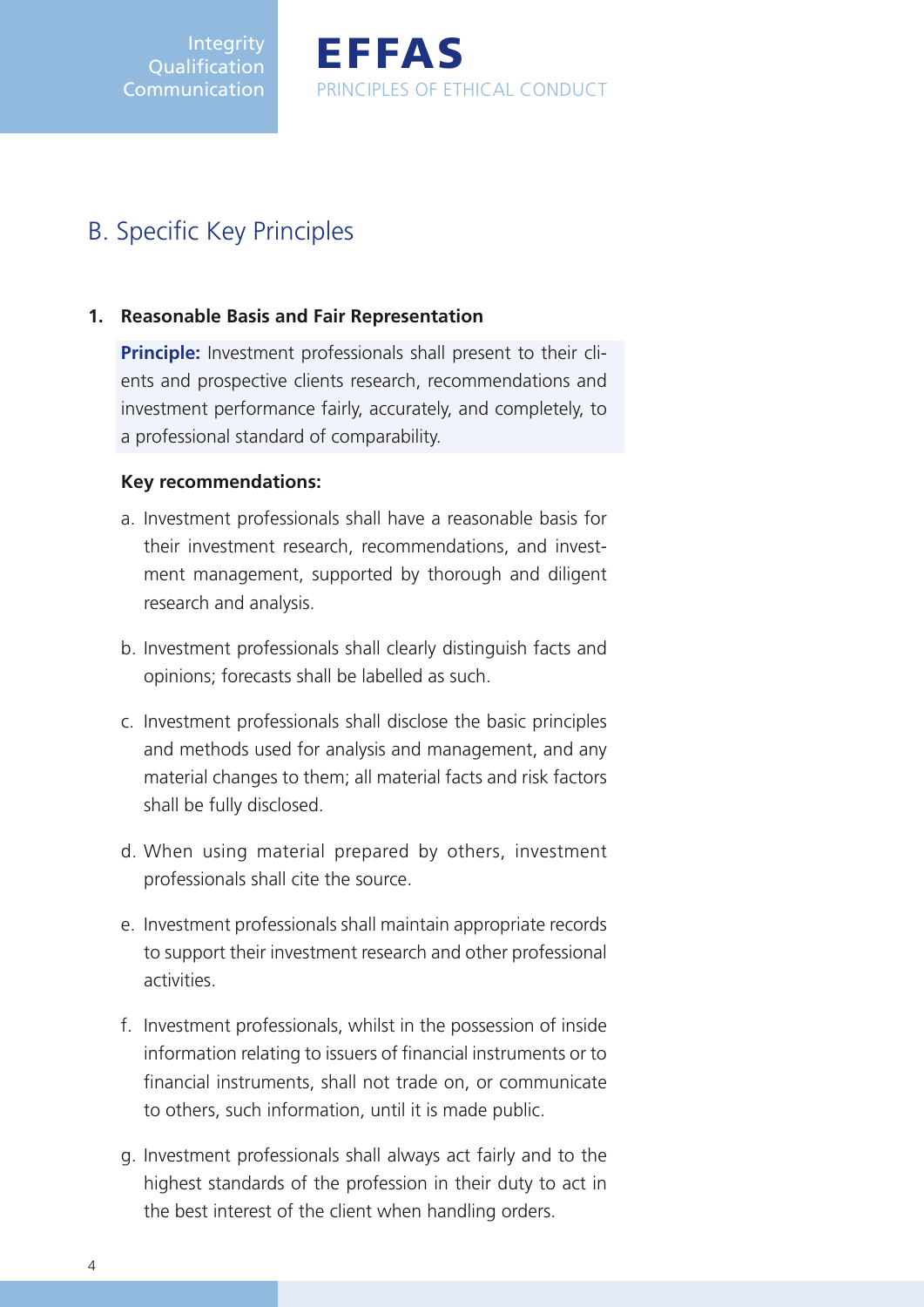

#### Integrity Qualification **Communication**

#### **2. Preserving Interest of Clients**

**Principle:** Investment professionals shall always deal fairly with all clients and prospective clients.

#### **Key recommendations:**

- a. Investment professionals shall always maintain the highest standards of the profession when providing information or reporting to clients.
- b. Investment professionals shall always conduct suitability and appropriateness tests to the highest standards of the profession.
- c. Investment professionals shall not disclose confidential information about clients and prospective clients and their affairs unless required to do so by law.
- d. Investment professionals shall not make any statements that could be misleading as to the services offered to clients and prospective clients, and any other important facts relevant to professional activities.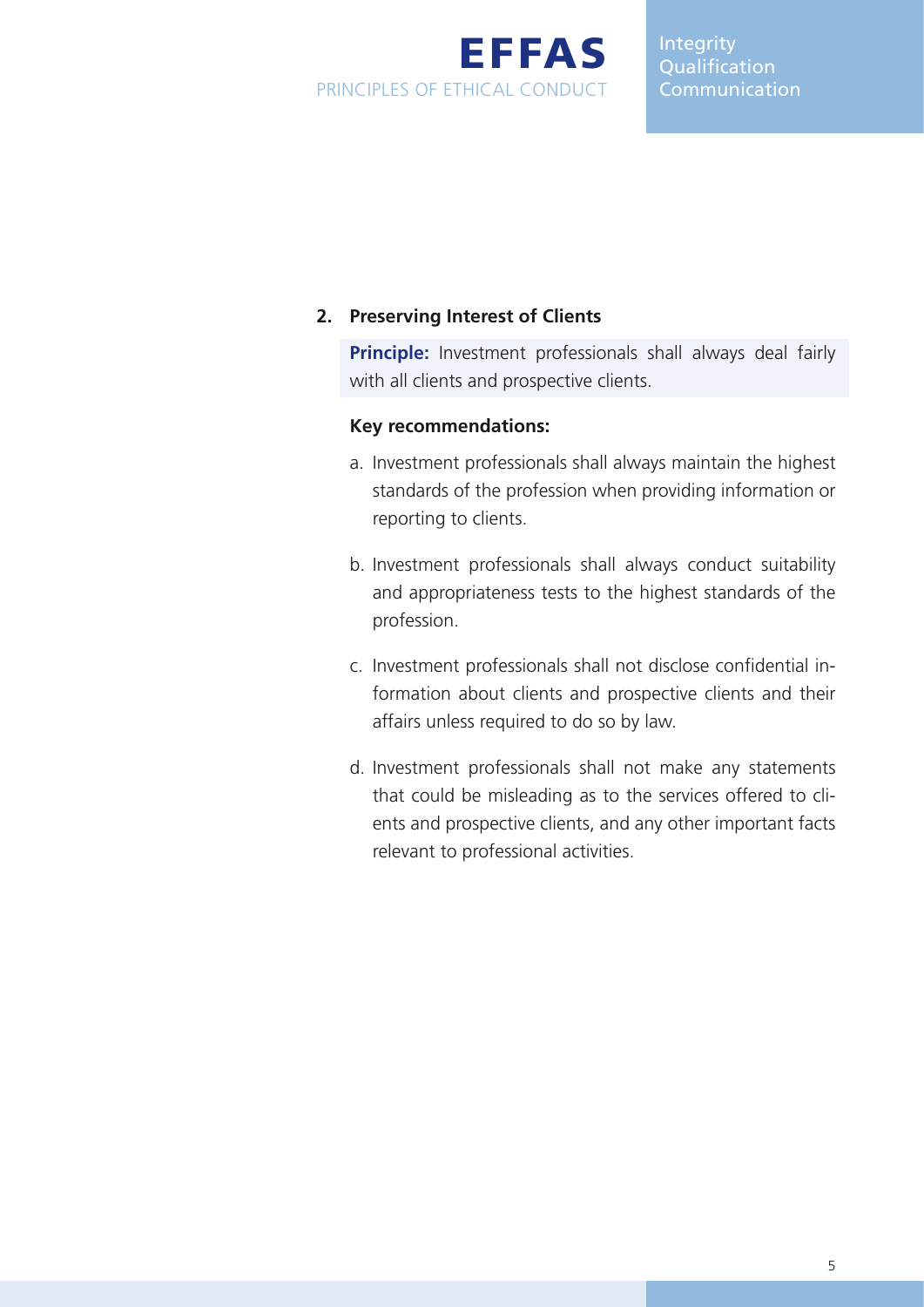**Integrity Oualification** Communication

#### **3. Prevention and Disclosure of Conflicts of Interest**

**Principle:** Investment professionals shall take all necessary steps to resolve conflicts of interest that could reasonably appear to impair their independence and objectivity, and otherwise disclose any apparent conflict.

EFFAS

Principles of Ethical Conduct

#### **Key recommendations:**

- a. Investment professionals shall disclose to their clients, prospective clients, employers and any affected party all matters that could reasonably appear to impair their independence and objectivity.
- b. Investment professionals shall inform their supervisors of any form of pressure on them from others arising in the course of their professional duties.
- c. Investment professionals shall refrain from ownership of covered securities or related instruments in their coverage sectors, unless such ownership is reasonably judged not to impair research objectivity and is disclosed to clients and prospective clients.
- d. Investment professionals shall give priority to investment transactions for clients over their personal or employers' account transactions.
- e. Investment professionals shall disclose to their clients, prospective clients, and employers all relevant payments or benefits received from any source other than their employer.
- f. Investment professionals shall not accept gifts or other benefits which could reasonably appear to impair their independence and objectivity.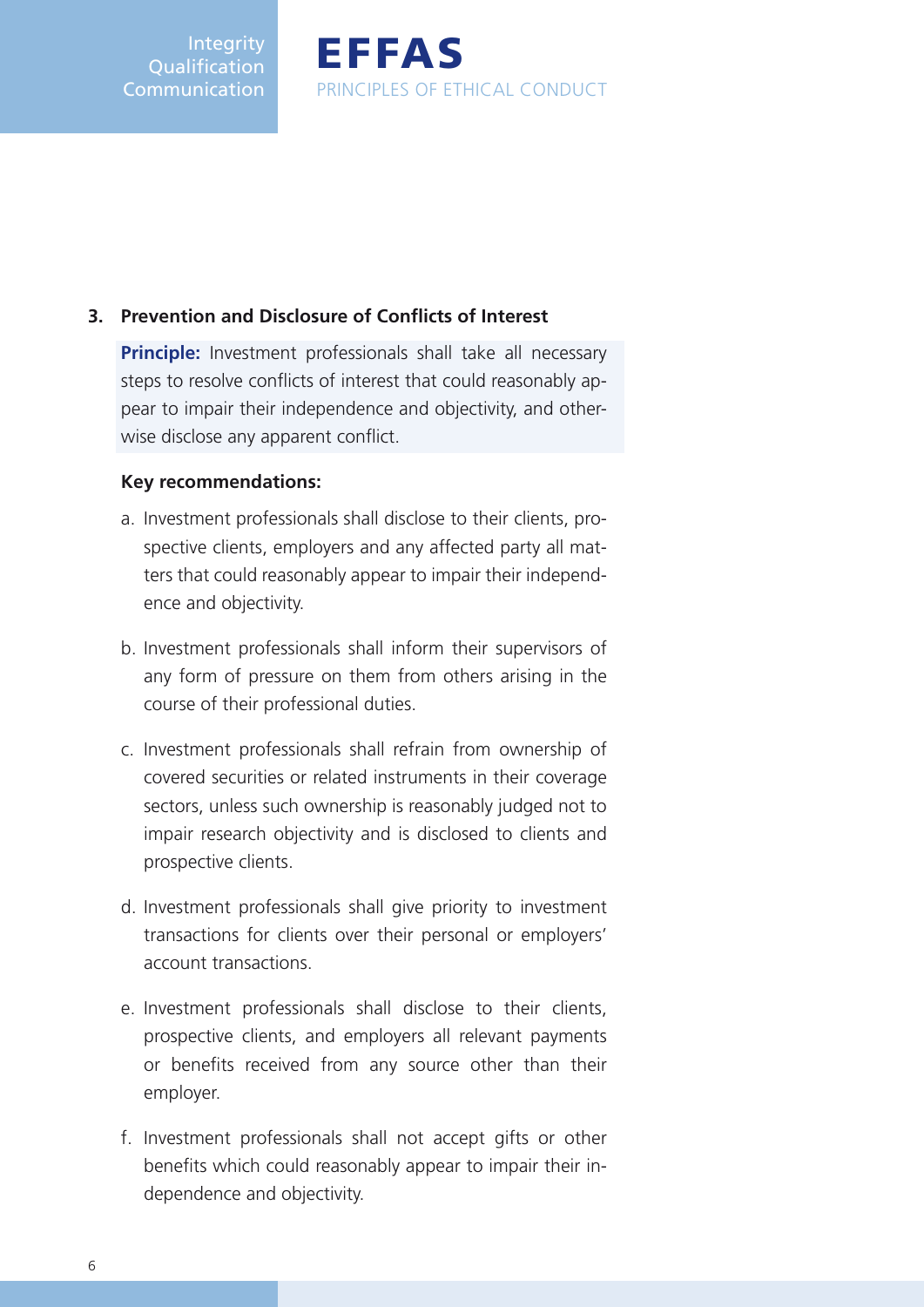

Integrity **Qualification Communication** 

#### **4. Professional Qualifications**

**Principles:** Investment professionals shall use their qualifications with due care so as to enhance the standing of and confidence in such qualifications and their related associations. Investment professionals shall take concrete steps to continuously strive to maintain and improve their professional competence.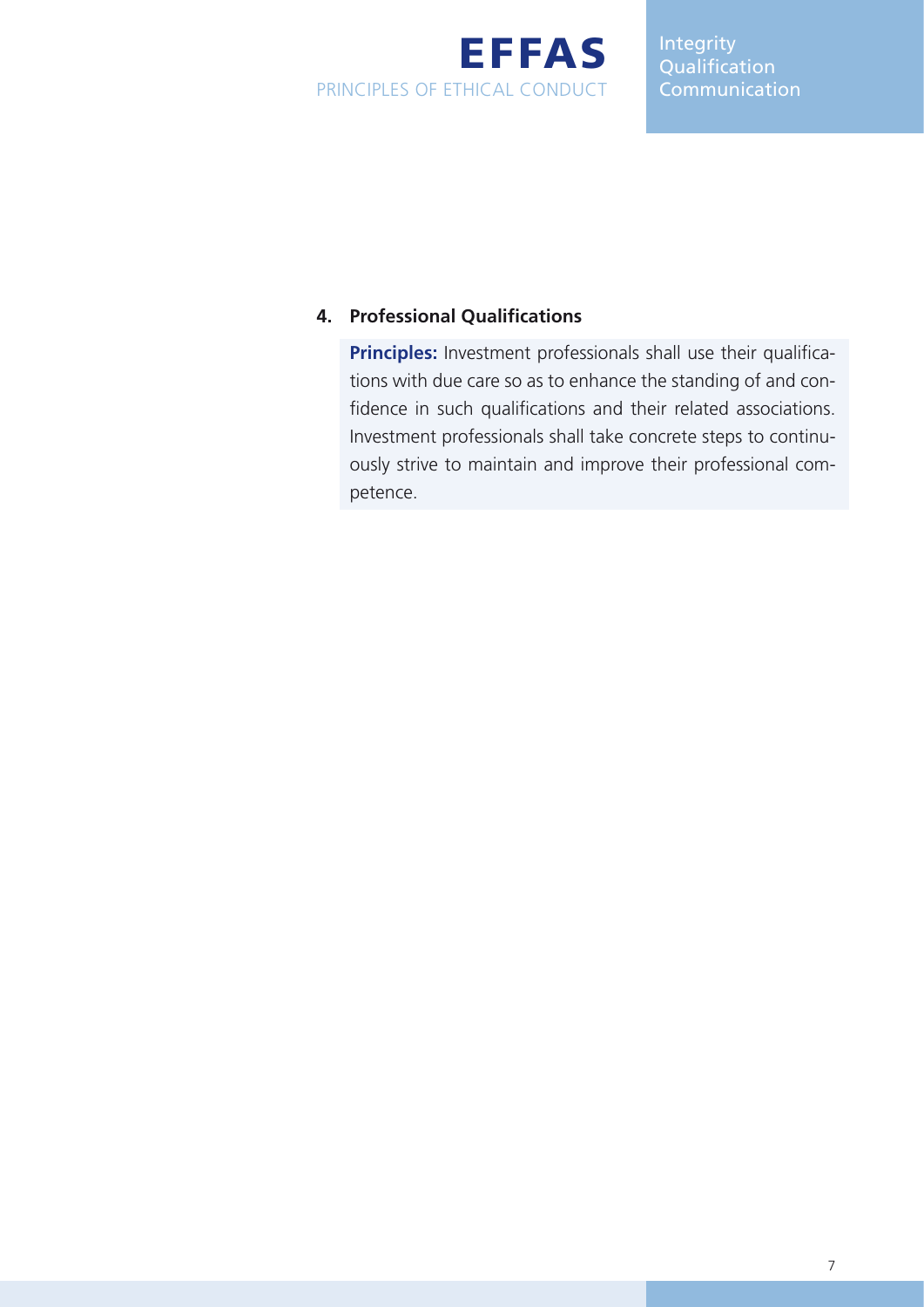Integrity **Qualification Communication** 



### Imprint



#### OVFA

Österreichische Vereinigung für Finanzanalyse und Asset Management Eßlinggasse 17/5 1010 Wien Austria Telephone: +43 1 533 50 50 Telefax: +43 1 533 50 50 33 Email: office@ovfa.at Internet: www.ovfa.at

ALL RIGHTS RESERVED. No part of this publication may be reproduced, stored in a retrieval system, or transmitted, in any form or by any means, electronic, mechanical, photocopying, recording, or otherwise, without the prior written permission of the publisher and the copyright holder.

© EFFAS/OVFA 2011